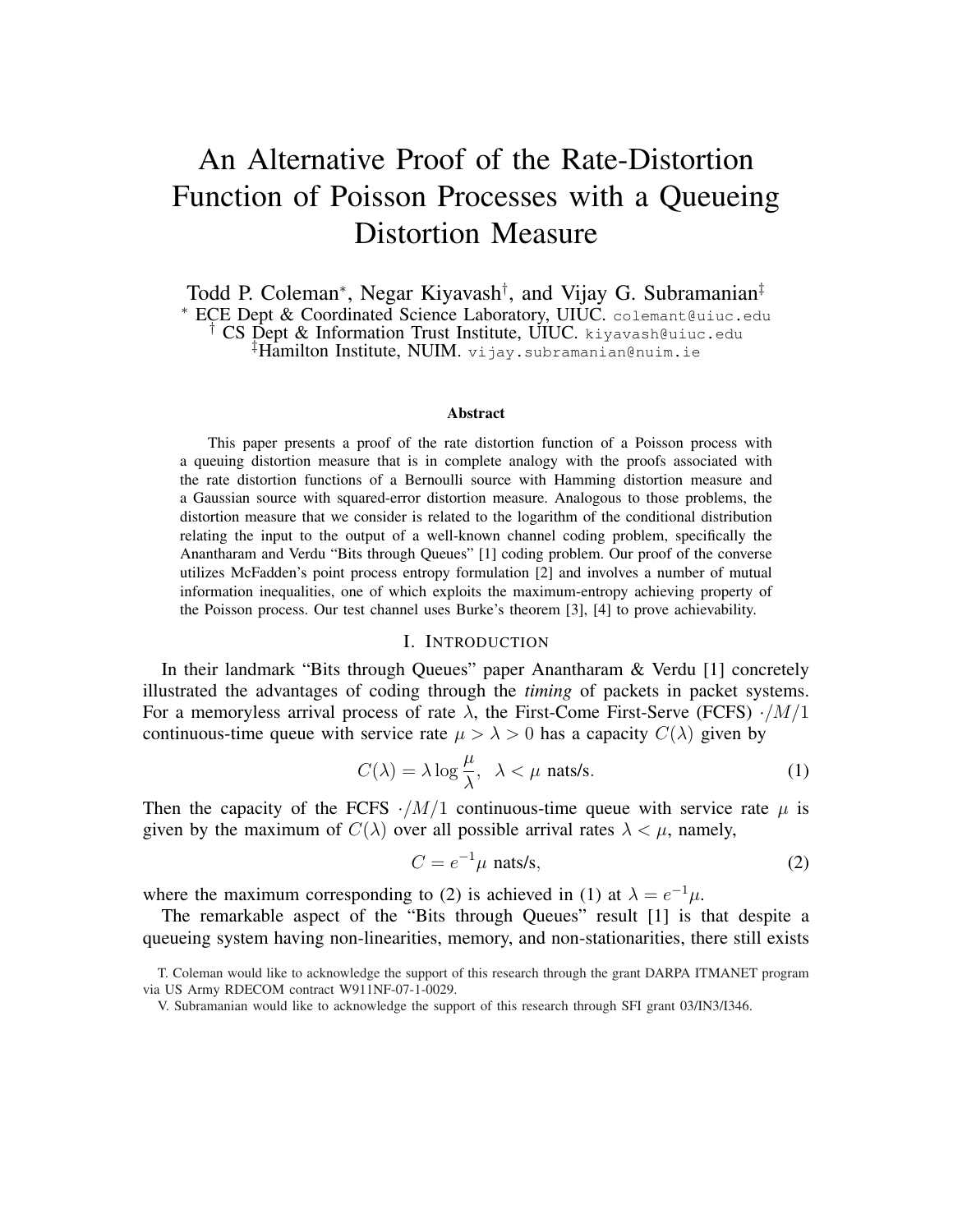a closed-form solution for the FCFS  $\cdot/M/1$  queue. This fact, along with the fact that an exponential service timing channel (ESTC) can be seen as an "entropy-increasing operator" [5, Sec. 2],[6, Thm 1] and also the saddle-point property of mutual information for the ESTC [1, Thm 3], makes the ESTC appear to be analogous to the binary symmetric channel (BSC) and additive white Gaussian noise (AWGN) channels.

The latter two channels have canonical rate-distortion problems associated with them, where the distortion measure is related to the logarithm of the conditional distribution relating the input to the output of the channels. A thorough discussion of this and the applicability of this to optimality of uncoded transmissions can be found in [7]. In these two cases (AWGN and BSC), simple mutual information inequalities exploiting maximum-entropy distributions and entropy manipulations lead to a closed-form lower bound - which can be shown to be tight by developing elegant "test-channel" achievability arguments [8, Sec. 10.3].

Given the entropy-maximizing property of the exponential distribution and the preeminence of the Poisson process in point-process theory [9] rate distortion functions under various distortion measures have been sought in the literature [10], [11], [12], [13], [14], [15]. A large class of distortion measures, including those that consider a magnitude error criterion and the reproduction of the number of events in a given interval and the times between successive events, lead to non-causal reproductions [10], [11], [12]. Gallager [13] considered transmission of point processes through a causal system such that the output point process always follows the input but the order of messages need not be preserved. Considering the output of such a system to be a reproduction of the input point process and using average delay per message as the distortion measure, Gallager [13] derived a minimum information rate for the Poisson process for a given fidelity of reproduction that included both the timing information and the message ordering. Bedekar [15] refined Gallager's approach by insisting upon in-order delivery of the messages through the system and defining the distortion measure to be the average service-time  $D$  of a hypothetical FCFS queue that would result in the output. For a Poisson message arrival stream with rate  $\lambda$  Bedekar [15] showed that the rate-distortion function  $R(D)$  is given as follows:

$$
R(D) = \begin{cases} -\log(\lambda D) & \text{bits/message} & \text{if } 0 < \lambda D \le 1; \\ 0 & \text{otherwise.} \end{cases}
$$
 (3)

Related work pertaining to minimizing mutual information across special classes of causal systems is the jamming work of Giles and Hajek [16].

Verdu [14] considered a different approach where the message inter-arrival times were reproduced to a fidelity of  $D$  seconds under the constraint that the last arrival is declared no sooner than it occurs. The rate distortion function  $R(D)$  that results in [14] for a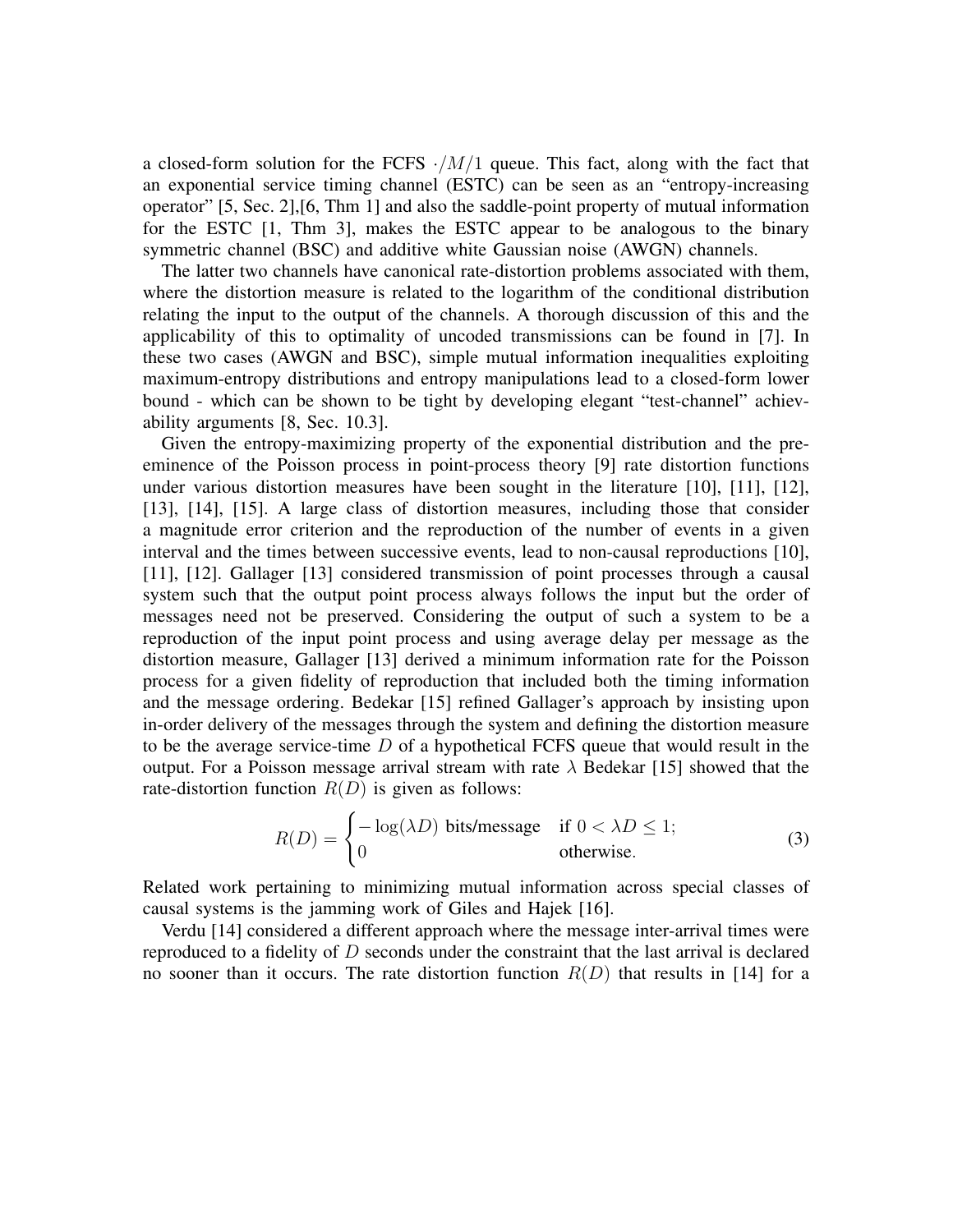Poisson process of rate  $\lambda$  is given by

$$
R(D) = \begin{cases} -\lambda \log(\lambda D) & \text{bits/second} \\ 0 & \text{otherwise,} \end{cases}
$$
 (4)

where the optimal reproduction is by a counting process with inter-arrival times given by  $\hat{X} = \max(0, X - W) + D$  where  $X \sim \exp(\lambda)$  is the random-variable corresponding to the inter-arrival time of the Poisson process and  $W$  is a random-variable independent of X such that the marginal distributions are  $\exp(1/D)$ . The sequence of W randomvariables are chosen such that the constraint on the last arrival time mentioned earlier is respected.

Wagner and Anantharam [17] embarked upon understanding the similarities between the BSC, AWGN, and ETSC channels by developing a distance metric for the  $\cdot/M/1$ queuing system that is analogous to Hamming/Euclidean distances for BSC/AWGN channels; in that, it is related to the logarithm of the channel's conditional density. Using this distance metric they were able to characterize the zero-rate reliability of the ESTC. This led the authors to conjecture that an analogous rate-distortion problem with an appropriate distortion measure should lead to an elegant set of mutual information inequalities, a closed-form lower bound, and an elegant "test-channel" to illustrate achievability. We accomplish that in what follows using the distance metric developed in [17] per unit time to be the distortion measure.

This paper is organized as follows. In Section II we state a few preliminaries that are helpful in proving our result. The specific distortion measure and identification of the rate-distortion function is then presented in Section III. We then present in Section IV a detailed comparison with existing results in the literature, and finally conclude in Section V.

#### II. PRELIMINARIES

The entropy on  $[0, T]$  of a point process P with arrival times  $\{P_1, P_2, \ldots\}$  is defined [2] as the sum of its *numerical entropy* and its *positional entropy*:

$$
h_T(\mathcal{P}) := H(M) + E_M[h(P_1, \ldots, P_m | M = m)],
$$

where M is a random variable denoting the number of arrivals in  $[0, T]$ ,  $H(\cdot)$  is discrete entropy,  $h(\cdot)$  is differential entropy, and given  $M = m, \{P_1, \ldots, P_m\}$  are the locations (in time) of the arrivals. Also define the counting function  $N_{\mathcal{P}}(T)$  at time  $T \geq 0$  associated with point process  $P$  as follows

$$
N_{\mathcal{P}}(T) := \sup\{n \in \mathbb{N} : P_n \le T\}.
$$

We will restrict our attention to non-explosive point processes whereby  $N_{\mathcal{P}}(T)$  is finite (*a.s.*) for all  $0 \leq T < +\infty$ .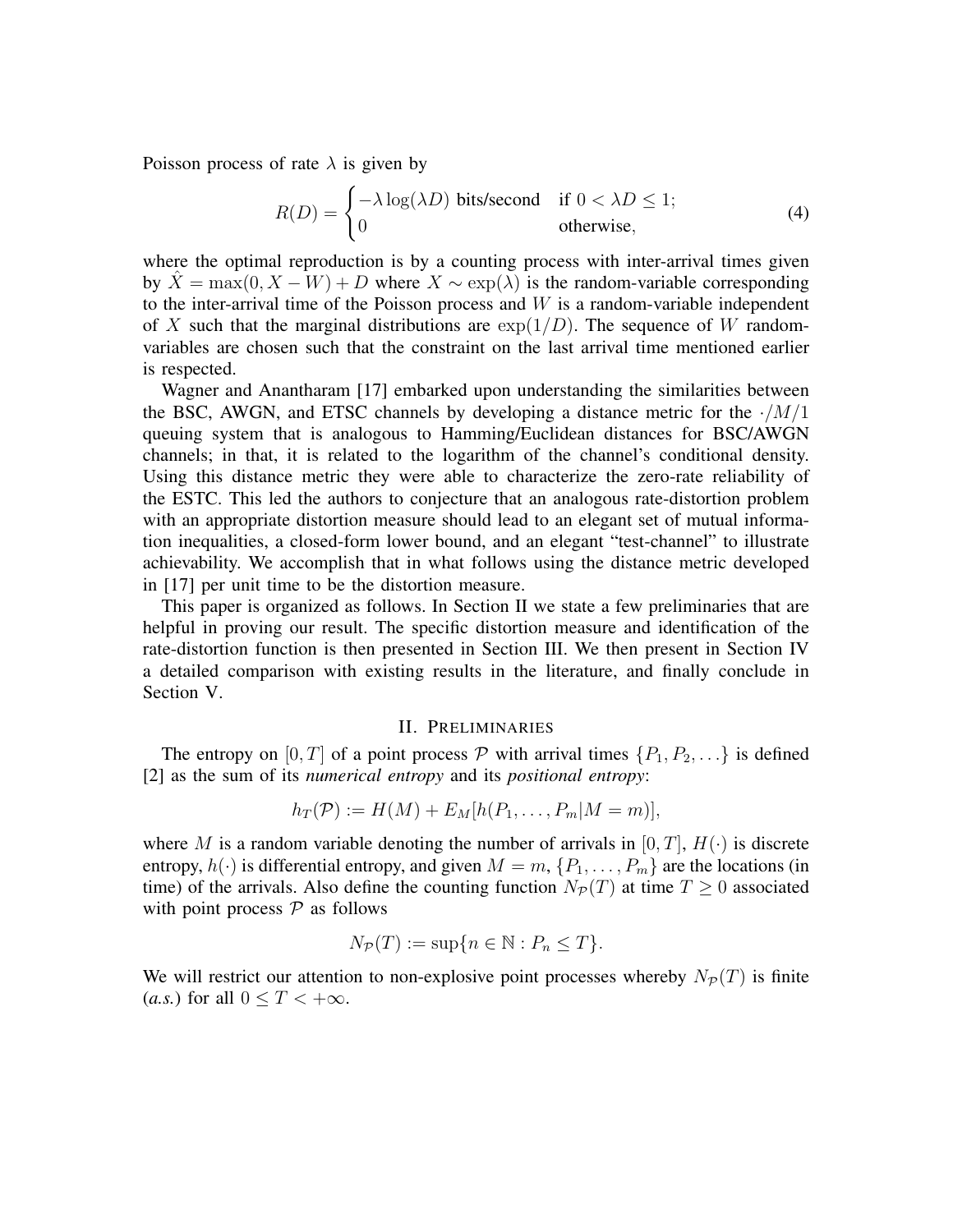Analogously, we can define the joint entropy on  $[0, T]$  of two point processes  $\mathcal{P}^a$  and  $\mathcal{P}^b$  by

$$
h_T(\mathcal{P}^a, \mathcal{P}^b) := H(M_a, M_b) + E_{M_a, M_b}[h(P_1^a, \dots, P_{m_a}^a, P_1^b, \dots, P_{m_b}^b | M_a = m_a, M_b = m_b)],
$$

where  $M_a$  and  $M_b$  are the random variables denoting the number of arrivals of processes  $\mathcal{P}^a$  and  $\mathcal{P}^b$  respectively, and  $\{P_1^a, \ldots, P_{m_a}^a\}$  and  $\{P_1^b, \ldots, P_{m_b}^b\}$  are the locations (in time) of the arrivals of processes  $\mathcal{P}^a$  and  $\mathcal{P}^b$  given  $M_a = m_a$  and  $M_b = m_b$ . From this we can define the conditional point process entropy simply as

$$
h_T(\mathcal{P}^a|\mathcal{P}^b):=h_T(\mathcal{P}^a,\mathcal{P}^b)-h_T(\mathcal{P}).
$$

It is well known that for all continuous-time point processes [9]  $\mathcal{P}$  with rate at most  $\lambda > 0$  (i.e,  $E[N_P(T)] \leq \lambda T$  for all  $T \in [0, +\infty)$ ), a Poisson process of rate  $\lambda$  maximizes the entropy [2]. The entropy rate of a Poisson process of rate  $\lambda$  over  $(0, T]$  is given by

$$
h_T(\mathcal{P}) = T\lambda(1 - \log \lambda).
$$

## III. THE CANONICAL RATE-DISTORTION FUNCTION IN ANALOGY WITH "BITS THROUGH QUEUES"

We now consider the canonical rate-distortion function for any two point processes. Over [0, T], consider two point processes  $\mathcal X$  and  $\mathcal X$ . Denote the arrival times of  $\mathcal X$  by  $\{X_i\}$  and the arrival times of  $\hat{\mathcal{X}}$  by  $\{\hat{X}_i\}$ . We remind the reader that the associated counting functions of X and  $\hat{\mathcal{X}}$  are  $N_X(t)$  and  $N_{\hat{\mathcal{X}}}(t)$ , respectively. For any two point processes X and  $\hat{\mathcal{X}}$  such that  $N_X(T) = N_{\hat{X}}(T)$ , and  $N_{\hat{X}}(t) \ge N_X(t)$ ,  $\forall t \in [0, T]$  define

$$
\mathcal{S}=\mathcal{X}\diamond\hat{\mathcal{X}}
$$

as the point process with **inter-arrival times**  $\{S_i\}$  given by the induced service times of a FCFS queueing system with  $\mathcal{X}$  as the input and  $\mathcal{X}$  as the output as shown in Figure 1. Note the abuse of notation in that for the process S, the  $\{S_i\}$ s are the inter-arrival times. Specifically,  $S_i = X_i - \max(X_{i-1}, \hat{X}_i)$ ; see Figure 2 for the validity of this relationship. Specifically,  $S_i = X_i - \max(X_{i-1}, X_i)$ , see Figure 2 for the validity of this felalty of the counting function for S,  $N_S(t)$  is uniquely defined on  $[0, \sum_{i=1}^{N_X(T)}$  $\sum_{i=1}^{N_X(T)} S_i$ .



Fig. 1. The Diagram of interpreting X as the output of a FCFS queueing system with  $\hat{\mathcal{X}}$  as the input. The point process  $S$  is defined by treating inter-arrival time  $S_i$  as the *i*th service time.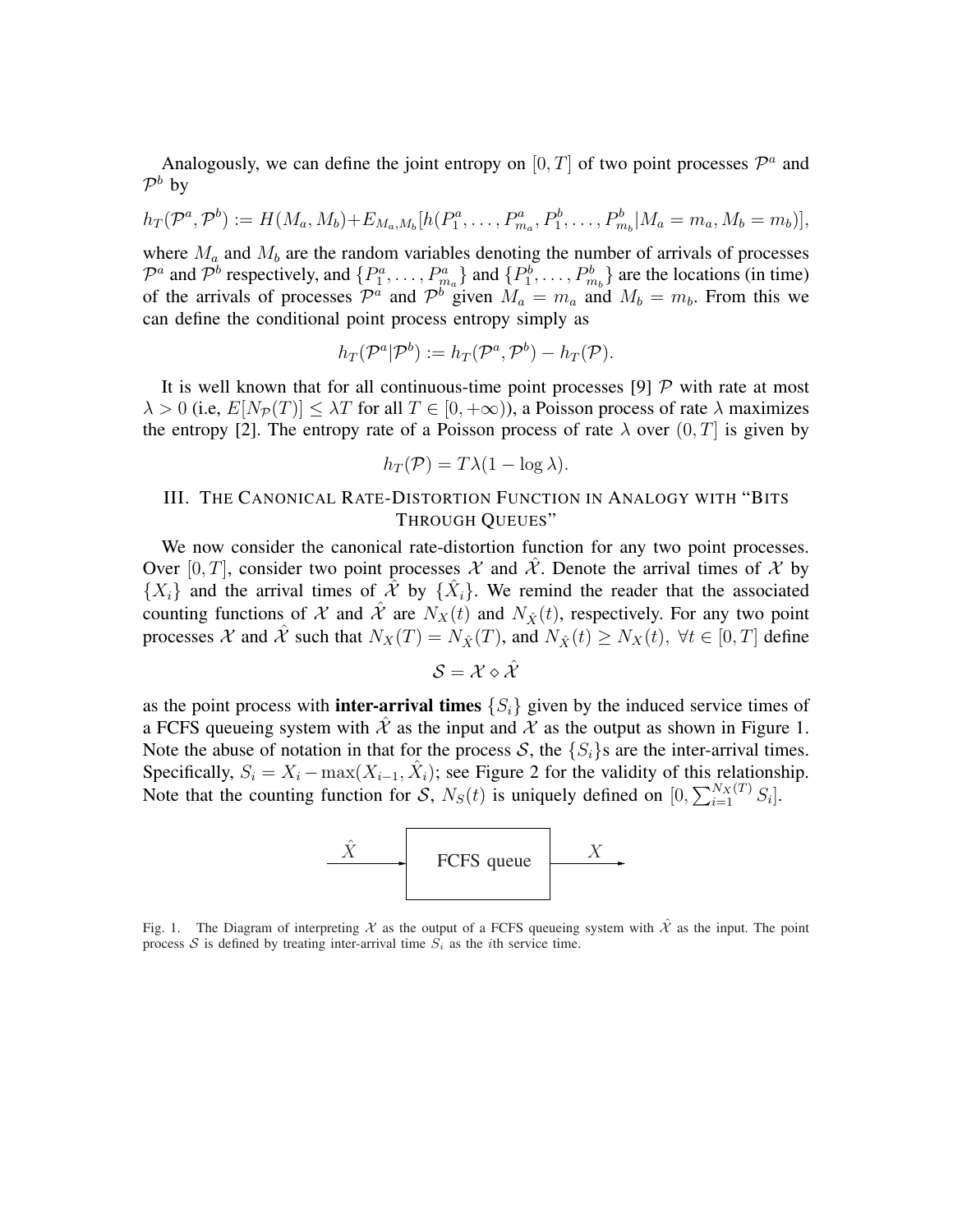

Fig. 2. The arrivals (blue) and departures (red) from a FCFS  $\cdot/M/1$  Queue. Note that the service time  $s_1$  for the first packet is given by  $x_1 - \hat{x}_1 = 6$ . Note that the first packet does not depart from the queue until after the second packet arrives. Thus the service time  $s_2$  for the second packet is given by  $s_2 = x_2 - x_1$ , because the server starts working on the second packet once the first packet departs. The second packet departs before the third arrival  $\hat{x}_3$ . Thus the third service time is simply  $s_3 = x_3 - \hat{x}_3$ . So in general, it follows that  $s_i = x_i - \max(\hat{x}_i, x_{i-1})$ .

With this definition, we can now define the distortion between any two realizations  $x$ and  $\hat{x}$  of point processes  $\mathcal X$  and  $\mathcal X$ . Define

$$
d_T(\mathbf{x}, \hat{\mathbf{x}}) = \begin{cases} \frac{1}{T} \sum_{i=1} s_i & \text{if } N_X(T) = N_{\hat{X}}(T) \text{ and } N_{\hat{X}}(t) \ge N_X(t), \ \forall t \in [0, T] \\ \infty & \text{otherwise} \end{cases}
$$
(5)

where  $s_i = x_i - \max(x_{i-1}, \hat{x}_i)$  defines a realization s of S.

For the rate-distortion problem we consider  $\hat{\mathcal{X}}$  to be a reproduction of  $\hat{\mathcal{X}}$  with average distortion measure  $\limsup_{T\to+\infty} E[d_T(\mathcal{X}, \hat{\mathcal{X}})]$ . We now state the rate-distortion theorem, show the converse, and prove achievability.

*Theorem 3.1:* The rate-distortion function for the source a Poisson process with rate  $\lambda$  with distortion measure (5) is given by

$$
R(D) = \begin{cases} -\lambda \log(D) & \text{bits/second} & D \in (0,1); \\ 0 & D \ge 1. \end{cases}
$$

The proof is presented in two parts: the converse in Section III-A and achievability in Section III-B. The converse consists of lower bounding the mutual information between the input and output by the service-time process. Thereafter, the entropy maximizing property of the Poisson process is used to derive the expression for  $R(D)$ . Then the achievability result follows quite easily considering an  $M/M/1$  queue in steady-state and invoking Burke's theorem [3], [4] to show that every step in the proof of the converse is satisfied with equality in this setting.

#### *A. Converse*

Fix a distortion value  $D \in (0, 1)$ . Consider any joint distribution on X and X satisfying the distortion constraint, where X is a Poisson process of rate  $\lambda$  on [0, T]. Note that because the finite distortion constraint is met, with probability one,  $N_X(T) = N_{\hat{X}}(T)$ . Define

$$
\mu \triangleq \frac{\lambda}{D}.\tag{6}
$$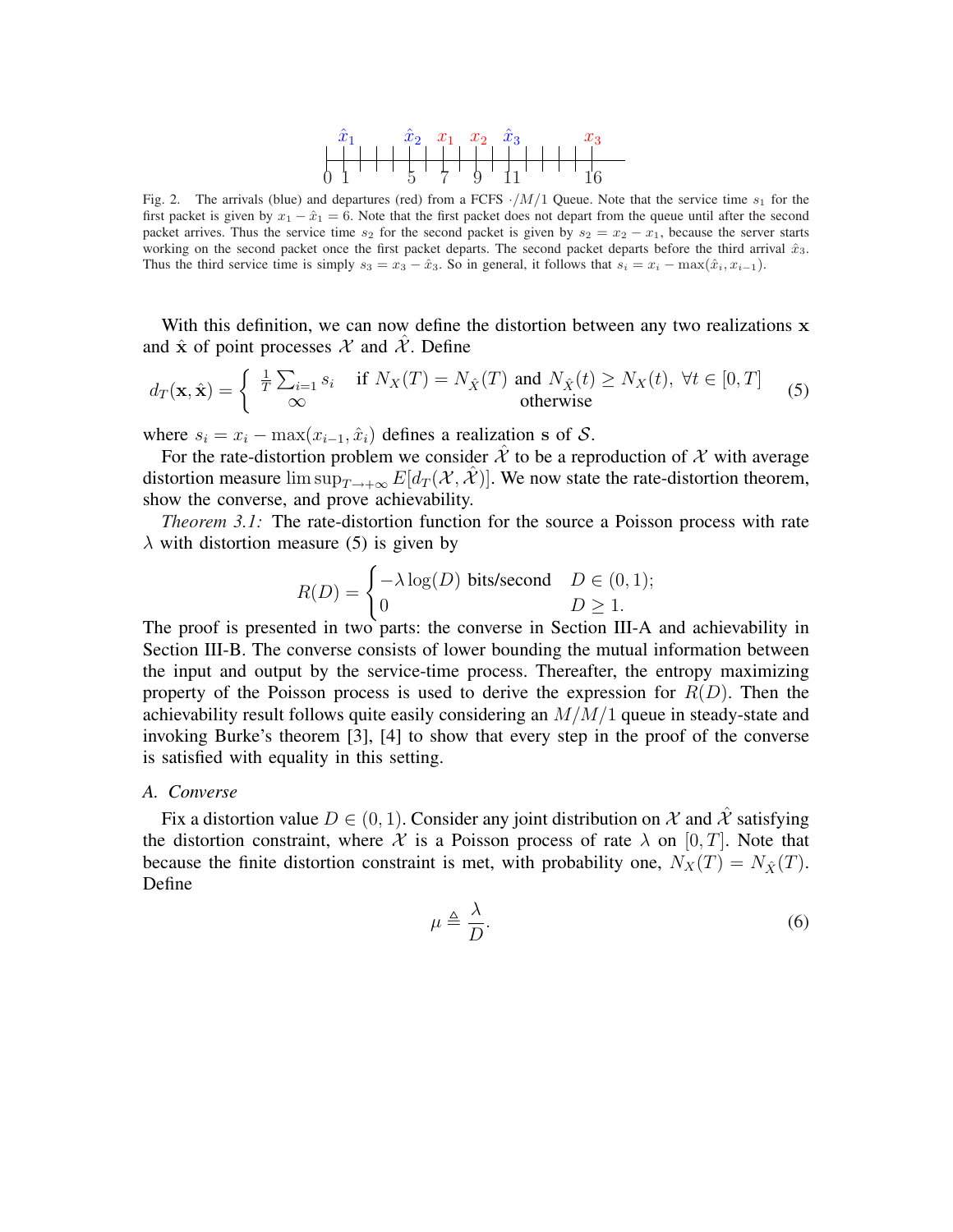Note given  $0 < \lambda < \mu < \infty$ , for any valid X and  $\hat{\mathcal{X}}$  defined on  $[0, T]$  we have

$$
I_T(\mathcal{X}; \hat{\mathcal{X}}) = h_T(\mathcal{X}) - h_T(\mathcal{X} | \hat{\mathcal{X}})
$$
  
=  $\lambda T(1 - \log \lambda) - h_T(\mathcal{X} | \hat{\mathcal{X}})$  (7)

$$
= \lambda T (1 - \log \lambda) - h_T (\mathcal{X} \diamond \hat{\mathcal{X}} | \hat{\mathcal{X}})
$$
\n(8)

$$
\geq \lambda T (1 - \log \lambda) - h_T(\mathcal{X} \diamond \hat{\mathcal{X}}) = \lambda T (1 - \log \lambda) - h_T(\mathcal{S})
$$

$$
\geq \lambda T (1 - \log \lambda) - \mu \left( \frac{\lambda T}{\mu} \right) (1 - \log \mu) \tag{9}
$$

$$
= \lambda T \log\left(\frac{\mu}{\lambda}\right) = -\lambda T \log(D)
$$

$$
\Rightarrow \frac{1}{T}I_T(\mathcal{X};\hat{\mathcal{X}}) \ge -\lambda \log(D)
$$

where (7) follows because X is a Poisson process with rate  $\lambda$ , (8) follows by referring to Appendix I, and (9) follows because of the argument below.

Note the following properties for  $S$ , namely,

- 1)  $S = \mathcal{X} \diamond \hat{\mathcal{X}}$  is a point process with an average of  $\lambda T$  spikes; and
- 2)  $\frac{1}{T}E\left[\sum_i S_i\right] \leq D = \frac{\lambda}{\mu}$  $\frac{\lambda}{\mu}$ , and thus  $E\left[\sum_i S_i\right] \leq \frac{\lambda T}{\mu}$  $\frac{\Delta T}{\mu}$  .

Thus  $h_T(\mathcal{S})$  is upper-bounded by the entropy of the maximum-entropy point process among all point processes of duration  $\frac{\lambda T}{\mu}$  and rate at most  $\mu$ , which is a Poisson process on  $[0, \frac{\lambda T}{u}]$  $\frac{\Delta T}{\mu}$  of rate  $\mu$ .

### *B. Achievability*

Generate codewords  $\hat{\mathcal{X}}$  according to a Poisson process with rate  $(\lambda)$  on  $[0, T]$ . For any  $\hat{\mathcal{X}}$ , consider the output of an ESTC with rate  $\mu > \lambda$  in steady-state with input process  $\hat{\mathcal{X}}$ , and denote the output process as  $\mathcal{X}$ . Note that by Burke's theorem [3], [4] the departure process X is also a Poisson process with rate  $\lambda$  and thus, by defining  $D = \frac{\lambda}{\mu}$  $\frac{\lambda}{\mu}$ , we have that

$$
\lim_{T \to \infty} \frac{1}{T} I_T(\mathcal{X}; \hat{\mathcal{X}}) = \lim_{T \to \infty} \frac{1}{T} [h_T(\mathcal{X}) - h_T(\mathcal{X} | \hat{\mathcal{X}})]
$$
\n
$$
= \lim_{T \to \infty} \frac{1}{T} [\lambda T (1 - \log \lambda) - h_T(\mathcal{X} \diamond \hat{\mathcal{X}} | \hat{\mathcal{X}})]
$$
\n
$$
= \lambda (1 - \log \lambda) - \lim_{T \to \infty} \frac{1}{T} h_T(\mathcal{S} | \hat{\mathcal{X}})
$$
\n
$$
= \lambda (1 - \log \lambda) - \lim_{T \to \infty} \frac{1}{T} h_T(\mathcal{S})
$$
\n
$$
= \lambda (1 - \log \lambda) - \lim_{T \to \infty} \frac{1}{T} \mu \left( \frac{\lambda T}{\mu} \right) (1 - \log \mu)
$$
\n
$$
= \lambda (1 - \log \lambda) - \lambda (1 - \log \mu) = \lambda \log \left( \frac{\mu}{\lambda} \right) = -\lambda \log D.
$$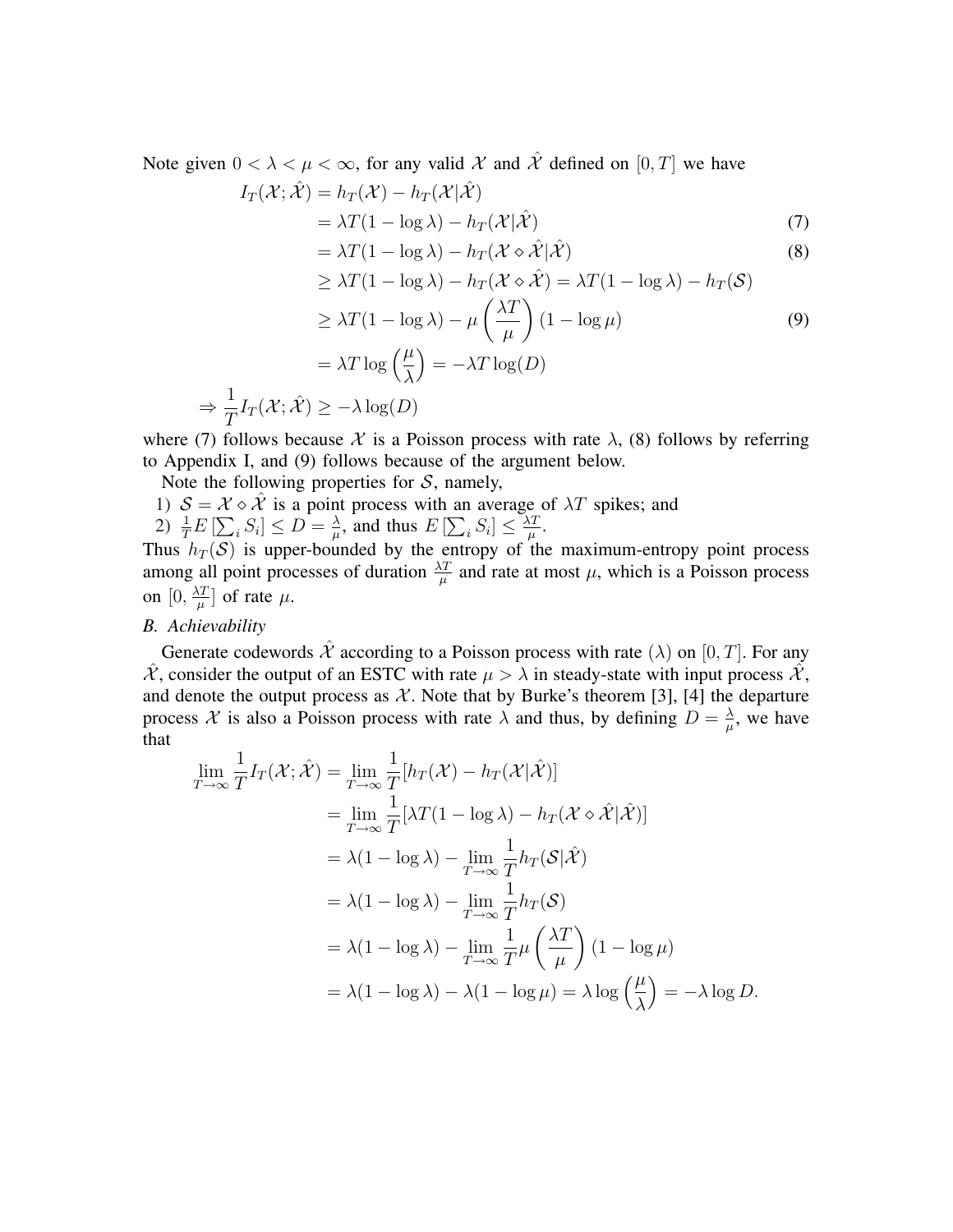Note that this immediately suggests the following coding scheme. For a chosen  $D \in$  $(0, 1)$  and  $T \in (0, +\infty)$ , given a realization x of Poisson process X with rate  $\lambda$ , generate  $2^{TR(D)}$  independent realizations of a rate  $\lambda$  Poisson process  $\hat{\mathcal{X}}$  denoting the *i*<sup>th</sup> realization by  $\hat{\mathbf{x}}(i)$  for  $i = 1, 2, ..., 2^{TR(D)}$ . Now choose  $\hat{\mathbf{x}}(i^*)$  as the reproduction of x where  $i^* \in \arg \min_{i=1,2,\dots,2^{TR(D)}} d_T(\mathbf{x}, \hat{\mathbf{x}}(i)).$ 

#### IV. DISCUSSION

The rate distortion function that we have arrived at is exactly the same as in Bedekar [15]. In fact the distortion measures are related and the achievability of the minimum rate using Poisson code-words passed through an  $M/M/1$  queue in steady-state is also similar. However, a key distinction is that while our code-words are constructed such that  $\hat{\mathcal{X}}$  leads  $\hat{\mathcal{X}}$ , i.e.,  $\hat{X}_i \leq X_i$  for every i, the code-words in [15] are such that the reproductions always follow  $X$ . Thus, as an analogy, if one were to construct code-words following the approach outlined in Wyner [18], [19], i.e., sample every  $D$  seconds and count the number of arrivals in  $[nD,(n+1)D]$  for  $n \in \mathbb{N} \cup \{0\}$ , then our code-words would assign all the arrivals in  $[nD,(n+1)D]$  to nD while the code-words of [15] would assign all of them to  $(n + 1)D$ .

Interpreted appropriately, the rate-distortion function for the problem considered [14] is equivalent in structure to the one we developed, however [14] focusses more on constructing the code-words by approximating the inter-arrival times and relies on the extremal properties of the exponential distribution rather than on queueing. Note that all the code-words in [14] are such that the arrival points (except for the last arrival) of the reproductions can either lead or follow the arrival points of  $X$ . There are also other subtle differences in the constraints and distortion measures in our approach *vis-a-vis* [14], namely,

1) Distortion measure: [14] uses the following distortion measure for the reproductions given the source realization

$$
\hat{x}_i - \hat{x}_{i-1} 1_{\{i > 1\}} \leq x_i - x_{i-1} 1_{\{i > 1\}} + D, \ \forall \ i \in \{1, \dots, m\},\
$$

where D is a length of time while we consider  $\frac{1}{T}E$  $\sum_m$  $\binom{m}{i=1}$   $S_i$   $\leq D$  where D is a dimension-less number;

2) Timing constraint: [14] imposes the constraints that the reproductions produce the same number of arrivals as the source realization with the last arrival of the reproduction being after the last arrival of the source realization, i.e.,

$$
N_x(T) = N_{\hat{x}}(T) \text{ and } x_{N_x(T)} \leq \hat{x}_{N_{\hat{x}}(T)},
$$

whereas we insist that the reproductions lead the original while producing the same number of arrivals, i.e.,

$$
\forall t \in [0, T] \ N_x(t) \le N_{\hat{x}}(t) \text{ and } N_x(T) = N_{\hat{x}}(T);
$$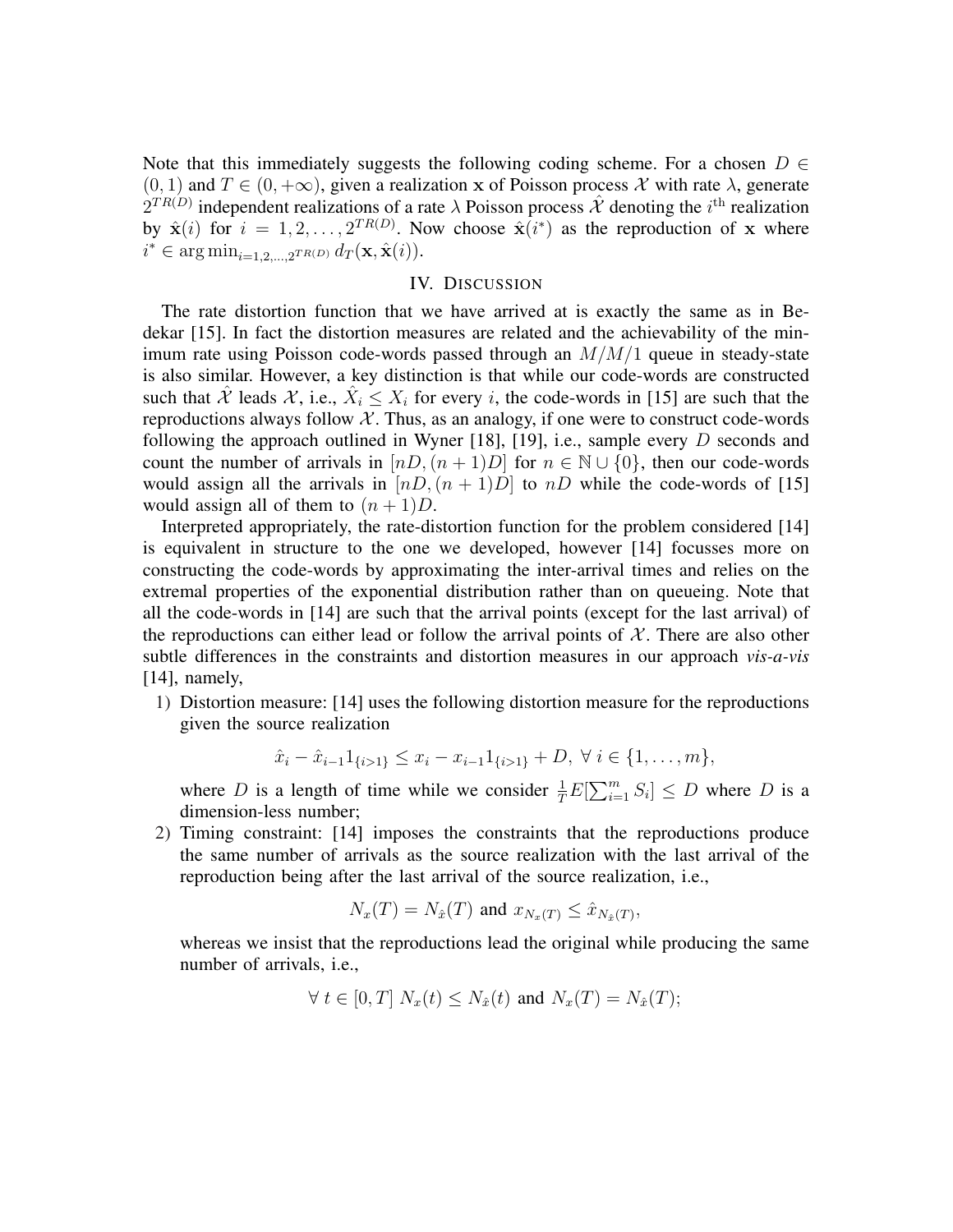3) Nature of Reproductions: A final but important distinction is that our reproductions are always Poisson processes whereas those in [14] are not even renewal processes, although they are, in a sense, close to being renewal processes.

## V. CONCLUSIONS

In conclusion we would like to emphasize that our main motivation for this work was to develop a mutual information lower-bounding technique using maximum-entropy arguments, and show achievability with an appropriate test-channel - to be in complete analogy to the methodology developed for the AWGN and BSC rate-distortion problems. Also note that the exact same line of analysis follows for the discrete-time queueing case [20], [6]. We plan to consider extensions to networks in the future.

#### ACKNOWLEDGEMENTS

The authors would like to thank Aaron Wagner for useful comments on an earlier draft of this manuscript, and also Anand Bedekar for providing us with a copy of [15].

#### **REFERENCES**

- [1] V. Anantharam and S. Verdu, "Bits through queues," *IEEE Transactions on Information Theory*, vol. 42, no. 1, pp. 4–18, 1996.
- [2] J. McFadden, "The entropy of a point process," *SIAM Journal of Applied Mathematics*, vol. 13, pp. 988–994, 65.
- [3] P. Bremaud, *Point Processes and Queues: Martingale Dynamics*. New York: Springer-Verlag, 1981.
- [4] R. Gallager, *Discrete Stochastic Processes*. Boston, MA: Kluwer, 1996.
- [5] B. Prabhakar and N. Bambos, "The entropy and delay of traffic processes in ATM networks," in *Proceedings of the Conference on Information Science and Systems (CISS)*, Baltimore, Maryland, 1995, pp. 448–453.
- [6] B. Prabhakar and R. Gallager, "Entropy and the timing capacity of discrete queues," *IEEE Transactions on Information Theory*, vol. 49, no. 2, pp. 357–370, February 2003.
- [7] M. Gastpar, B. Rimoldi, and M. Vetterli, "To code, or not to code: Lossy source-channel communication revisited," *IEEE Transactions on Information Theory*, vol. 49, no. 5, pp. 1147–1158, May 2003.
- [8] T. M. Cover and J. Thomas, *Elements of Information Theory*, 2nd ed. New York: Wiley, 1991.
- [9] D. Daley and D. Vere-Jones, *An Introduction to the theory of point processes*. New York: Springer-Verlag, 1988.
- [10] I. Rubin, "Information rates for poisson sequences," *IEEE Transactions on Information Theory*, vol. 19, no. 3, pp. 283–294, 1973.
- [11] ——, "Information rates and data-compression schemes for poisson processes," *IEEE Transactions on Information Theory*, vol. 20, no. 2, pp. 200–210, 1974.
- [12] H. Sato and T. Kawabata, "Information rates for poisson point processes," *Transactions of IEICE*, vol. E70, no. 9, pp. 817–822, Sept. 1987.
- [13] R. G. .Gallager, "Basic limits on protocol information in data communication networks," *IEEE Transactions on Information Theory*, vol. 22, no. 4, pp. 385–398, 1976.
- [14] S. Verdu, "The exponential distribution in information theory," *Problems of Information Transmission*, vol. 32, no. 1, pp. 86–95, Jan-Mar 1996.
- [15] A. S. Bedekar, "On the information about message arrival times required for in-order decoding," in *Proceedings of the Internation Symposium on Information Theory (ISIT)*, Washington, D.C., 2201, p. 227.
- [16] J. Giles and B. Hajek, "An information-theoretic and game-theoretic study of timing channels," *IEEE Trans. Inform. Theory*, vol. 48, no. 9, pp. 2455–2477, 2002.
- [17] A. B. Wagner and V. Anantharam, "Zero-rate reliability of the exponential-server timing channel," *IEEE Transactions on Information Theory*, vol. 51, no. 2, pp. 447–465, February 2005.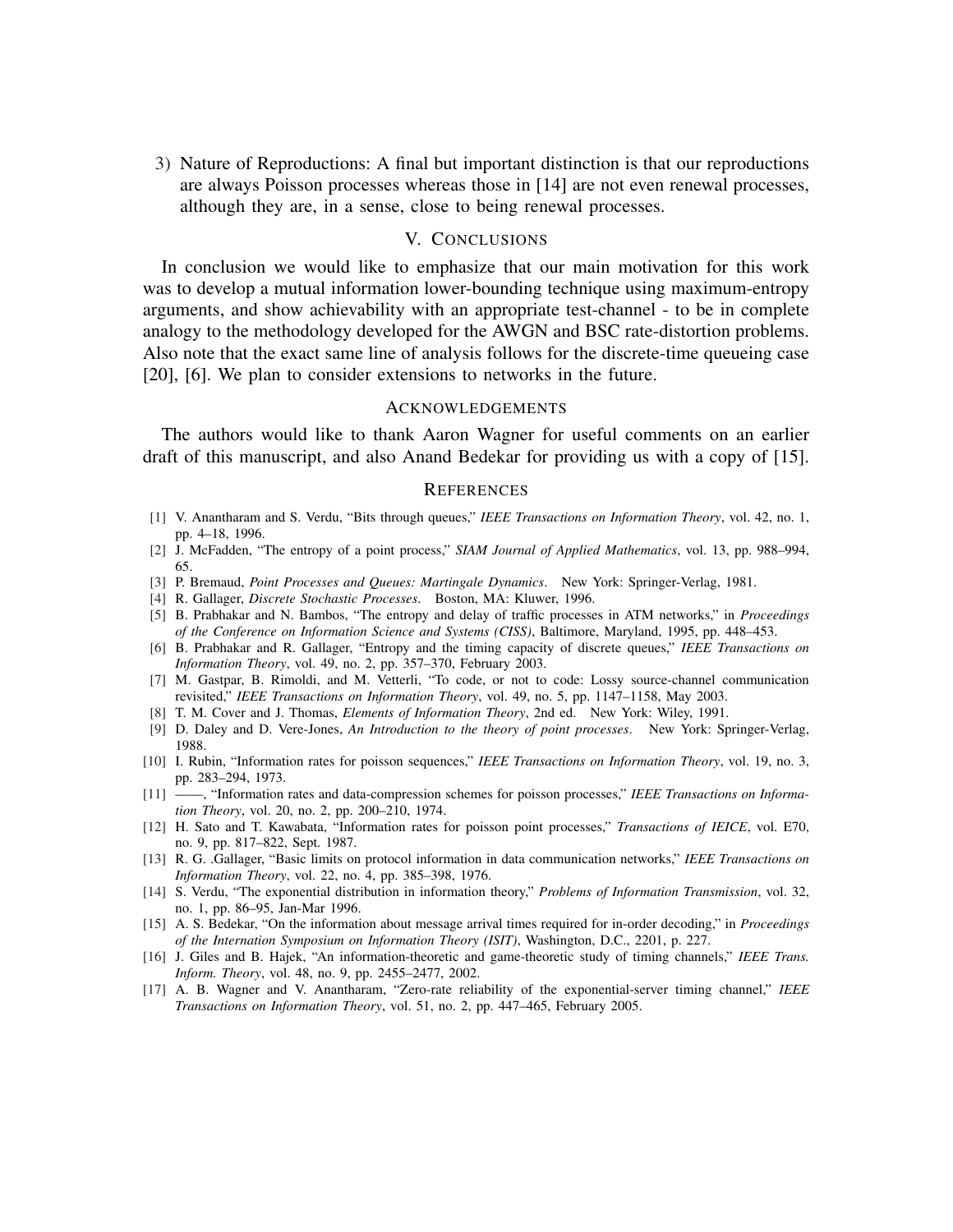- [18] A. D. Wyner, "Capacity and error exponent for the direct detection photon channel Part I," *IEEE Transactions on Information Theory*, vol. 34, no. 6, pp. 1449–1461, 1988.
- [19] ——, "Capacity and error exponent for the direct detection photon channel Part II," *IEEE Transactions on Information Theory*, vol. 34, no. 6, pp. 1462–1471, 1988.
- [20] A. S. Bedekar and M. Azizoglu, "The information-theoretic capacity of discrete-time queues," *IEEE Transactions on Information Theory*, vol. 44, no. 2, pp. 446–461, 1998.
- [21] L. Kleinrock, *Queueing Systems. Vol 1: Theory*. New York, NY: Wiley, 1975.

#### APPENDIX I

## PROOF OF (8)

First note that  $S = \mathcal{X} \circ \hat{\mathcal{X}}$  is uniquely defined given  $\mathcal{X}$  and  $\hat{\mathcal{X}}$ . Also, from the queueing interpretation, it is clear that given  $X$ , S uniquely defines S. However, the point process entropy contains both a discrete numerical entropy component as well as a positional entropy, where the latter relies upon a differential entropy term - so just illustrating this bijection does not suffice. We now focus on the differential entropy term pertaining to the positional entropy and show there is no *amplitude scaling*. To do this, we consider conditioning upon  $\mathcal{X} = \hat{\mathbf{x}}$  and investigate the Jacobian of the mapping between X and S. Since  $N_X(T) = N_{\hat{X}}(T)$  with probability one, it follows that conditioned upon  $\hat{\mathcal{X}} = \hat{\mathbf{x}}$ , we know exactly how many arrival times there are for X up until time T, i.e.,  $N_x(T)$ ; to be concise, we define  $m \triangleq N_x(T)$ . Now it suffices to show that

$$
h(X_1, ..., X_m | N_{\hat{X}}(T) = m, \hat{X}_1 = \hat{x}_1, ..., \hat{X}_m = \hat{x}_m)
$$
  
=  $h(S_1, ..., S_m | N_{\hat{X}}(T) = m, \hat{X}_1 = \hat{x}_1, ..., \hat{X}_m = \hat{x}_m).$ 

But note that the service process  $\{S_i\}$ , given  $\{\hat{X}_i\}$ , is related to the departure process  ${X<sub>i</sub>}$  by the simple (recursive) relationship [4], [21]

$$
S_i = X_i - \max(X_{i-1}, \hat{x}_i).
$$

Also see Figure 2. Considering specific realizations note that the mapping from  $(x_1, \ldots, x_m)$ to  $(s_1, \ldots, s_m)$  is differentiable except on a set  $A \in \mathbb{R}_+^m$  with Lebesgue measure zero (pertaining to the points of discontinuity of the functions  $\max(x_i, s_i)$ ). We can consider the Jacobian at any point  $(x_1, \ldots, x_m)$  not in A, and note that

$$
|J(x_1,\ldots,x_m)| = \begin{vmatrix} \frac{\partial s_1}{\partial x_1} & \frac{\partial s_1}{\partial x_2} & \cdots & \frac{\partial s_1}{\partial x_m} \\ \frac{\partial s_2}{\partial x_1} & \frac{\partial s_2}{\partial x_2} & \cdots & \frac{\partial s_2}{\partial x_m} \\ \vdots & \vdots & \vdots & \vdots \\ \frac{\partial s_m}{\partial x_1} & \frac{\partial s_m}{\partial x_2} & \cdots & \frac{\partial s_m}{\partial x_m} \end{vmatrix} = \begin{vmatrix} 1 & 0 & \cdots & 0 & 0 \\ \frac{-1 \pm 1}{2} & 1 & \cdots & 0 & 0 \\ \vdots & \vdots & \vdots & \vdots & \vdots \\ 0 & 0 & \cdots & \frac{-1 \pm 1}{2} & 1 \end{vmatrix} = 1.
$$

The  $\frac{-1\pm 1}{2}$  simply denotes that if  $x_{i-1} > \hat{x}_i$ , then  $\max(x_{i-1}, \hat{x}_i) = x_{i-1}$  and thus the corresponding Jacobian entry in the  $(i, i-1)$  point of the matrix is equal to  $-1$ ; otherwise, if  $x_{i-1} < \hat{x}_i$  then  $\max(x_{i-1}, \hat{x}_i) = \hat{x}_i$ , and thus the corresponding Jacobian entry in the